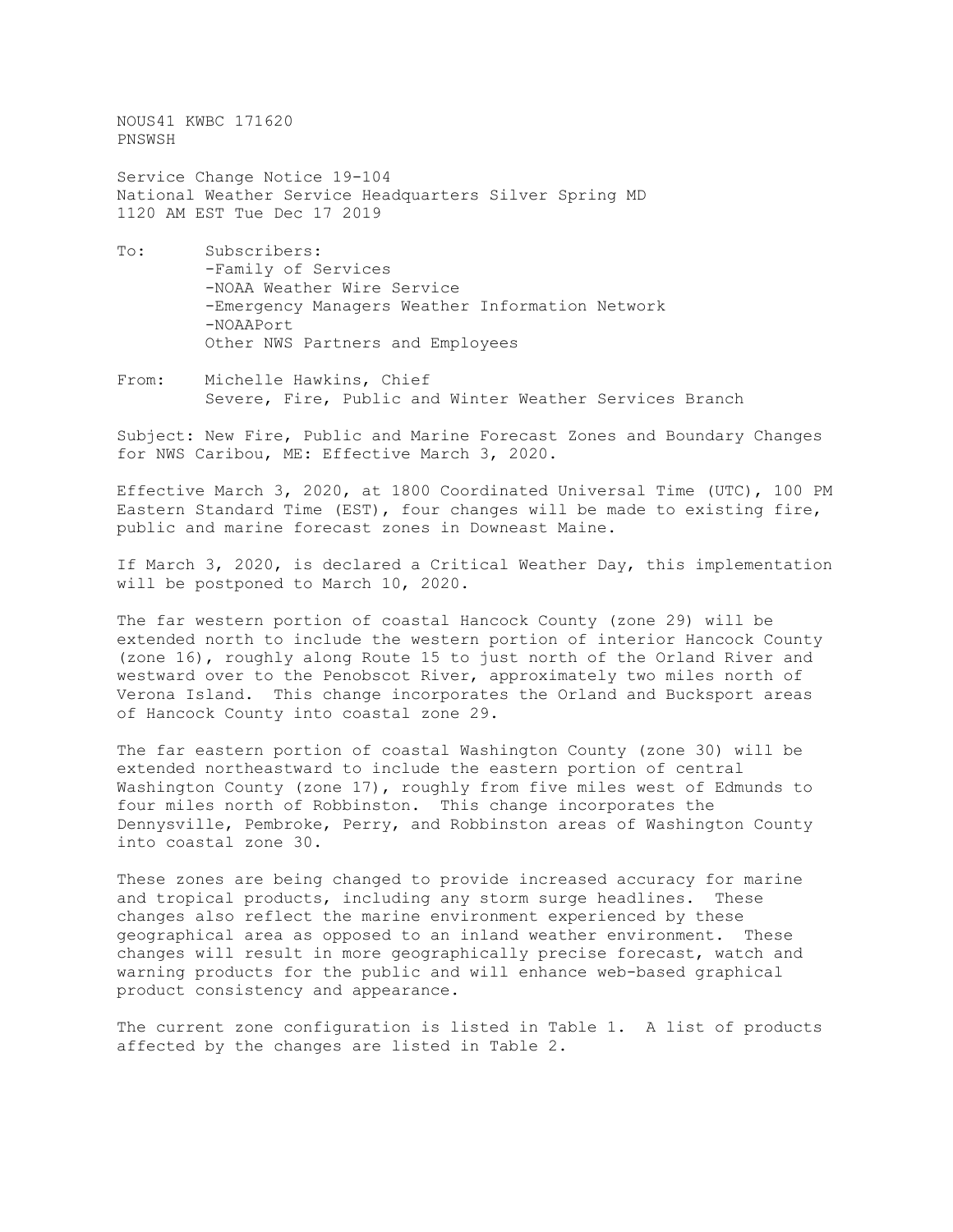Table 1: New Fire and Public Zone Names and Numbers for Central and Northeast Maine

| UGC(Z): | ZONE NAME          |
|---------|--------------------|
|         |                    |
| MEZ029: | Coastal Hancock    |
| MEZ016: | Interior Hancock   |
| MEZ030: | Coastal Washington |
| MEZ017: | Central Washington |
|         |                    |

Table 2: WFO CAR Products Affected by Changes

| SPSCAR                                                                                                                                                                                                                                                                                                                                                                                                                                                                                                                                                                                                                                                                                                                                                                                                                                                                                                                                                                                                                                |
|---------------------------------------------------------------------------------------------------------------------------------------------------------------------------------------------------------------------------------------------------------------------------------------------------------------------------------------------------------------------------------------------------------------------------------------------------------------------------------------------------------------------------------------------------------------------------------------------------------------------------------------------------------------------------------------------------------------------------------------------------------------------------------------------------------------------------------------------------------------------------------------------------------------------------------------------------------------------------------------------------------------------------------------|
|                                                                                                                                                                                                                                                                                                                                                                                                                                                                                                                                                                                                                                                                                                                                                                                                                                                                                                                                                                                                                                       |
|                                                                                                                                                                                                                                                                                                                                                                                                                                                                                                                                                                                                                                                                                                                                                                                                                                                                                                                                                                                                                                       |
|                                                                                                                                                                                                                                                                                                                                                                                                                                                                                                                                                                                                                                                                                                                                                                                                                                                                                                                                                                                                                                       |
|                                                                                                                                                                                                                                                                                                                                                                                                                                                                                                                                                                                                                                                                                                                                                                                                                                                                                                                                                                                                                                       |
|                                                                                                                                                                                                                                                                                                                                                                                                                                                                                                                                                                                                                                                                                                                                                                                                                                                                                                                                                                                                                                       |
|                                                                                                                                                                                                                                                                                                                                                                                                                                                                                                                                                                                                                                                                                                                                                                                                                                                                                                                                                                                                                                       |
|                                                                                                                                                                                                                                                                                                                                                                                                                                                                                                                                                                                                                                                                                                                                                                                                                                                                                                                                                                                                                                       |
|                                                                                                                                                                                                                                                                                                                                                                                                                                                                                                                                                                                                                                                                                                                                                                                                                                                                                                                                                                                                                                       |
|                                                                                                                                                                                                                                                                                                                                                                                                                                                                                                                                                                                                                                                                                                                                                                                                                                                                                                                                                                                                                                       |
|                                                                                                                                                                                                                                                                                                                                                                                                                                                                                                                                                                                                                                                                                                                                                                                                                                                                                                                                                                                                                                       |
|                                                                                                                                                                                                                                                                                                                                                                                                                                                                                                                                                                                                                                                                                                                                                                                                                                                                                                                                                                                                                                       |
|                                                                                                                                                                                                                                                                                                                                                                                                                                                                                                                                                                                                                                                                                                                                                                                                                                                                                                                                                                                                                                       |
|                                                                                                                                                                                                                                                                                                                                                                                                                                                                                                                                                                                                                                                                                                                                                                                                                                                                                                                                                                                                                                       |
|                                                                                                                                                                                                                                                                                                                                                                                                                                                                                                                                                                                                                                                                                                                                                                                                                                                                                                                                                                                                                                       |
|                                                                                                                                                                                                                                                                                                                                                                                                                                                                                                                                                                                                                                                                                                                                                                                                                                                                                                                                                                                                                                       |
|                                                                                                                                                                                                                                                                                                                                                                                                                                                                                                                                                                                                                                                                                                                                                                                                                                                                                                                                                                                                                                       |
|                                                                                                                                                                                                                                                                                                                                                                                                                                                                                                                                                                                                                                                                                                                                                                                                                                                                                                                                                                                                                                       |
|                                                                                                                                                                                                                                                                                                                                                                                                                                                                                                                                                                                                                                                                                                                                                                                                                                                                                                                                                                                                                                       |
|                                                                                                                                                                                                                                                                                                                                                                                                                                                                                                                                                                                                                                                                                                                                                                                                                                                                                                                                                                                                                                       |
|                                                                                                                                                                                                                                                                                                                                                                                                                                                                                                                                                                                                                                                                                                                                                                                                                                                                                                                                                                                                                                       |
|                                                                                                                                                                                                                                                                                                                                                                                                                                                                                                                                                                                                                                                                                                                                                                                                                                                                                                                                                                                                                                       |
|                                                                                                                                                                                                                                                                                                                                                                                                                                                                                                                                                                                                                                                                                                                                                                                                                                                                                                                                                                                                                                       |
|                                                                                                                                                                                                                                                                                                                                                                                                                                                                                                                                                                                                                                                                                                                                                                                                                                                                                                                                                                                                                                       |
|                                                                                                                                                                                                                                                                                                                                                                                                                                                                                                                                                                                                                                                                                                                                                                                                                                                                                                                                                                                                                                       |
| SPECIAL WEATHER STATEMENT WWUS81 KCAR<br>HURRICANE LOCAL STATEMENT WTUS81 KCAR HLSCAR<br>ZONE FORECAST PRODUCT FPUS51 KCAR ZFPCAR<br>ENHANCED LOCAL FORECAST FEUS71 KCAR EOLCAR<br>SHORT TERM FORECAST <b>EPUST F</b> FOR THE ROWCAR<br>HAZARDOUS WEATHER OUTLOOK FLUS41 KCAR HWOCAR<br>NON-PRECIPITATION MESSAGE WWUS71 KCAR NPWCAR<br>WINTER WEATHER MESSAGE 6 WWUS41 KCAR 6 WSWCAR<br>AREA FORECAST MATRICES FOUS51 KCAR AFMCAR<br>FIRE WEATHER FORECAST FNUS51 KCAR FWFCAR<br>WGUS61 KCAR       FFACAR<br>HYDROLOGIC OUTLOOK FGUS71 KCAR ESFCAR<br>FIRE WEATHER WATCH WWUS81 KCAR RFWCAR<br>RED FLAG WARNING WWUS81 KCAR REWCAR<br>PUBLIC INFORMATION STATEMENT NOUS41 KCAR PNSCAR<br>POINT FORECAST MATRICES FOUS51 KCAR PFMCAR<br>AREA FORECAST DISCUSSION FXUS61 KCAR AFDCAR<br>TEMPERATURE SUMMARY SXUS51 KCAR HYDCAR<br>DAILY RIVER AND LAKE SUMMARY FGUS51 KCAR RVDCAR<br>HYDROLOGIC STATEMENT FGUS81 KCAR RVSCAR<br>HYDROLOGIC SUMMARY SRUS41 KCAR RVACAR<br>AEUS71 KCAR AQACAR<br>AIR QUALITY FORECAST AEUS71 KCAR AQICAR |

Updated public and fire zone map shapefiles are available for download at:

<https://www.weather.gov/gis/PublicZones> <https://www.weather.gov/gis/FireZones>

A graphic depicting these changes is online at:

[https://www.weather.gov/media/car/zone\\_change.pdf](https://www.weather.gov/media/car/zone_change.pdf)

The proposed changes to the CAR zone boundaries have been closely coordinated with local partners and users to ensure they would be ready for implementation on March 3, 2020.